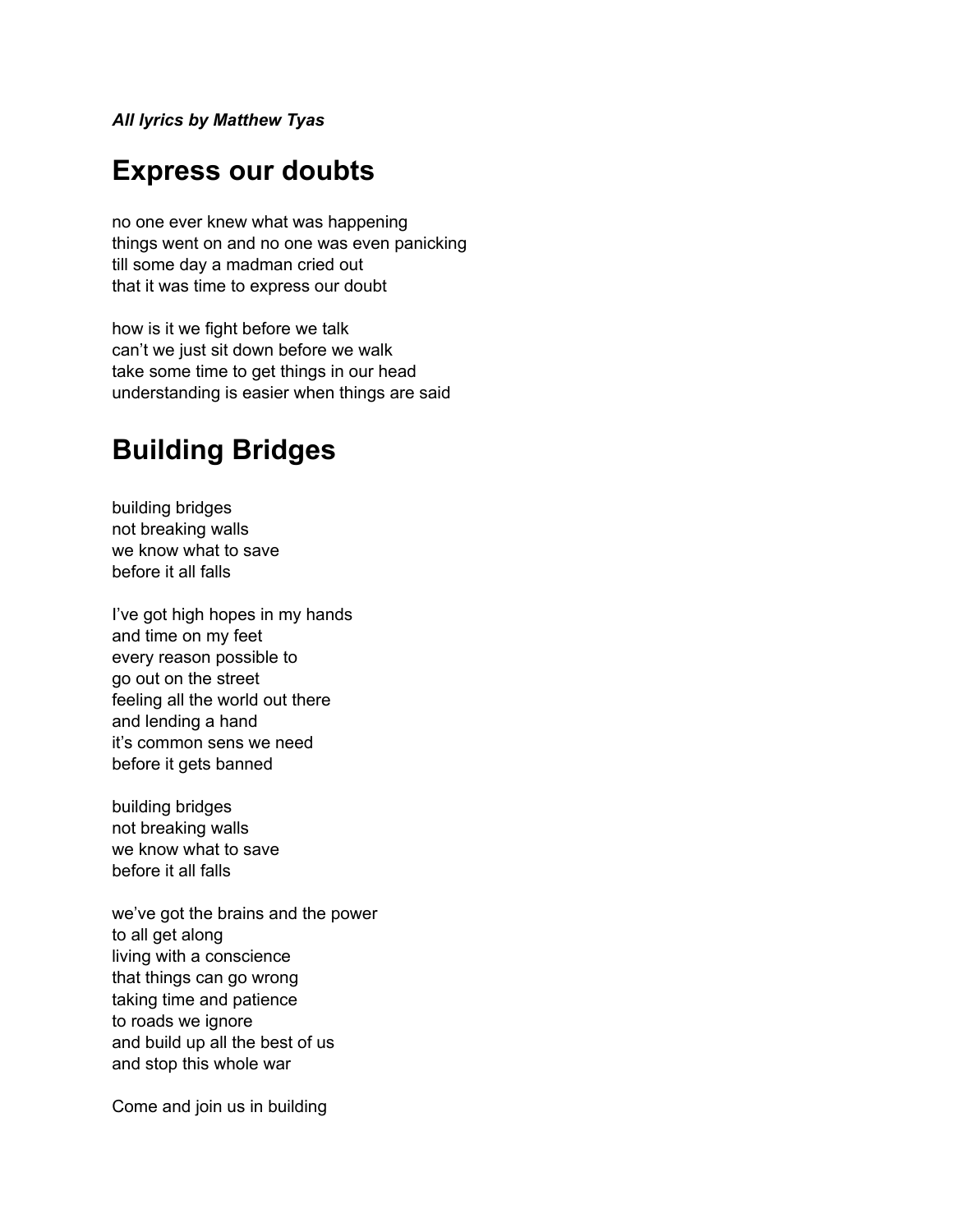the life of your means protected by the whole of us not some sort of machine grasping all the feelings that your want in your time living where who how you want to live must not be a crime

# **Who's holding the pen**

Stretching cables building roads connecting tables setting up codes all our future based upon some dark fixed notion that we're staring from

the message is here but the sound's on mute they've written our plans and forbidden all disputes how on earth can we not begin by looking strait in the eyes of sin they've got us working full of faith again following blue prints who's holding the pen ?

## **Get it in the air**

the signal's out and spreading everywhere get it in the air

# **We know what you're doing**

we know what you're doing so watch out

It's been too long we know what's wrong don't even try to tie us down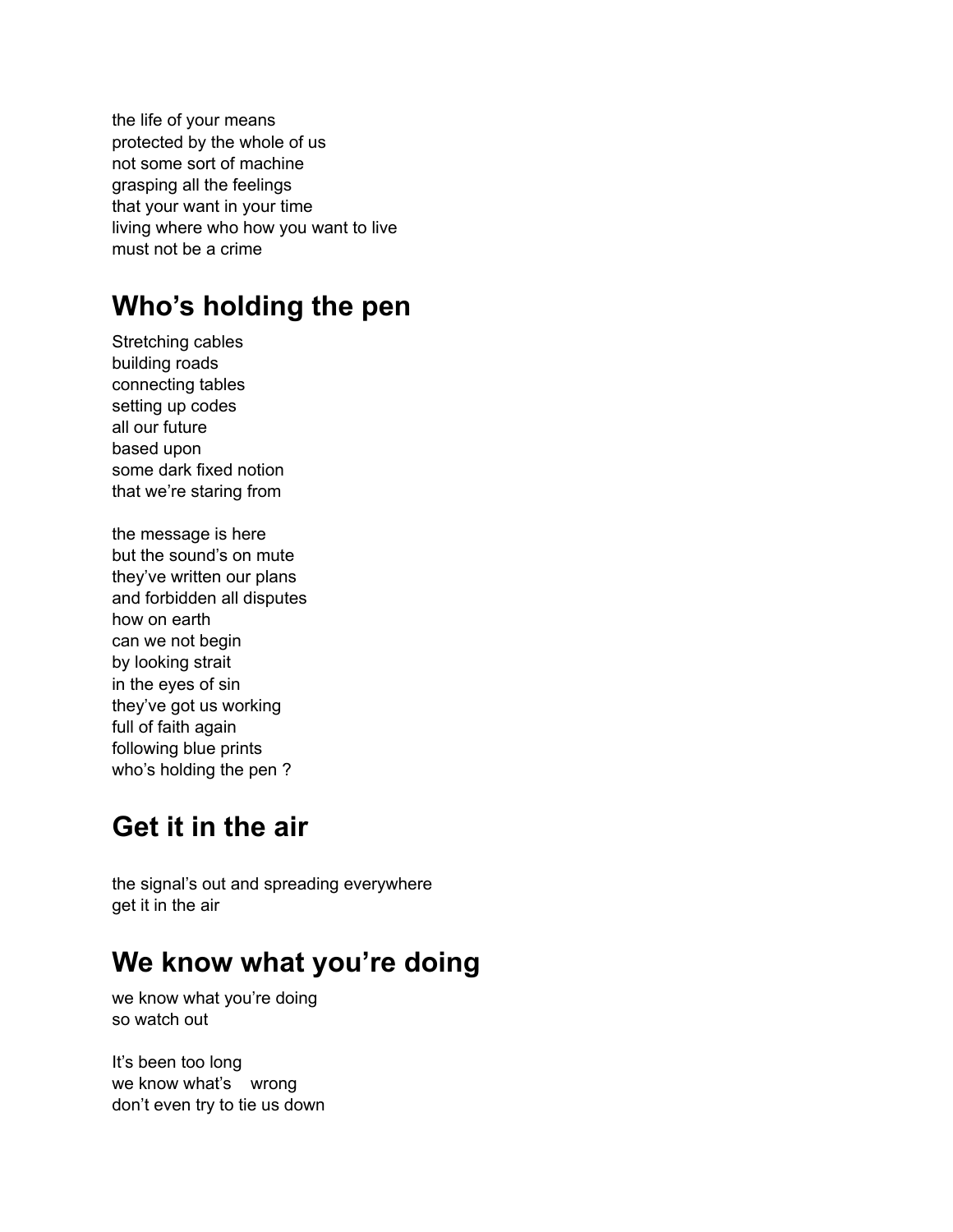our certitudes are strong

we know you we know we know we

#### **Friends and foes**

ditching veiling constant worrying sorting friends and foes trusting blindly quite uncarfully the credit that we dispose

searching meanings from our feelings that cancel when opposed hoping freely coping fairly the way can be transposed

setting functions numbered junctions catching up what slows adding kindly not dividing madly living with what we compose

ignoring fear in accepting fear while letting loose our prose relieving storms and marrying forms of our friends and foes

### **free passion terminal delight**

my dear lord, I thank you, for opening my eyes on every simple detail that blossoms up so wise making up our kingdom out of every different brand building walls of wisdom out of every grain of sand

you give us your spirit and open our hearts to the multitude of meanings that we got given to start a whole new world of love intense will makes ourselves within the holly quest to peacefulness washed-out of our sin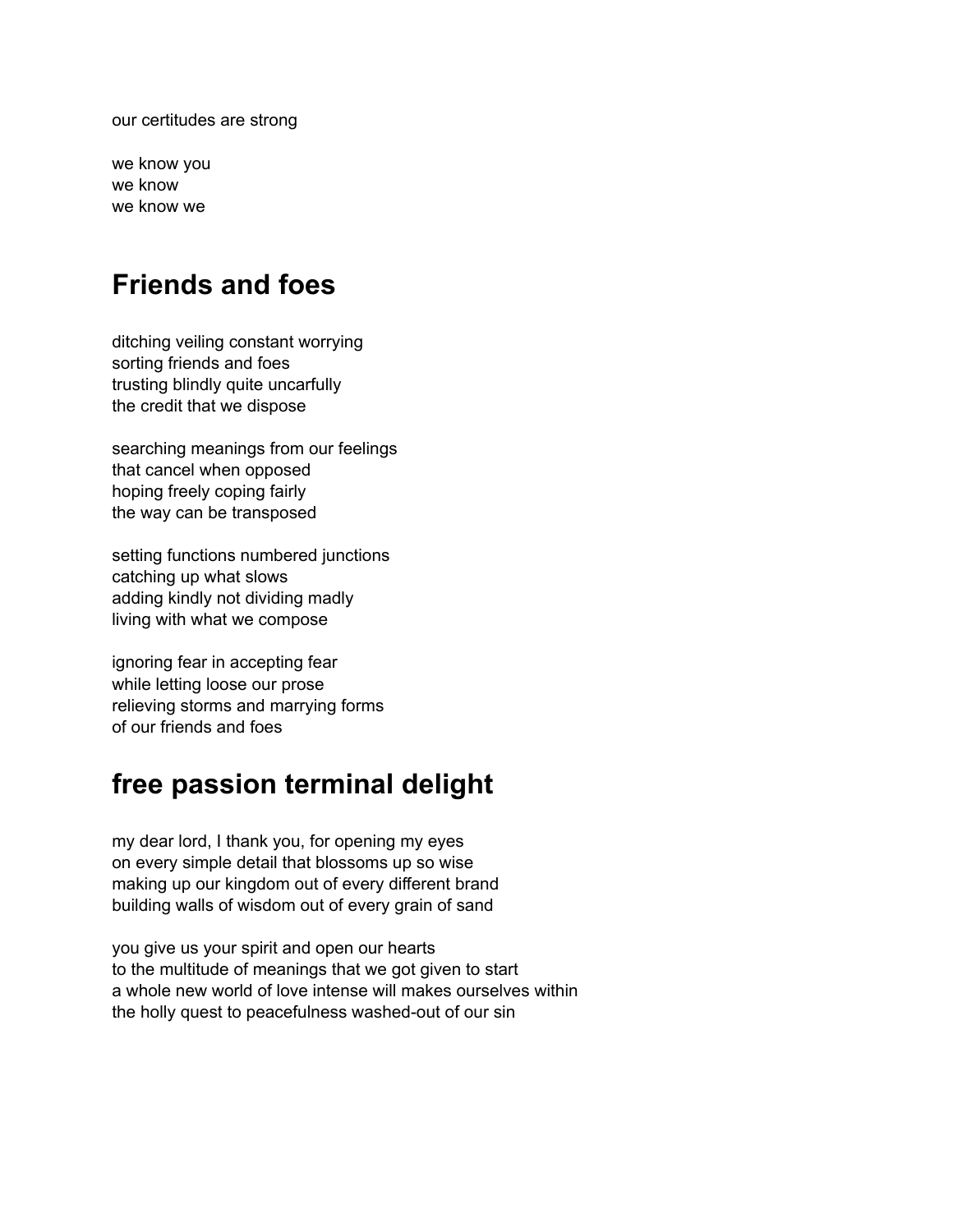## **big backed guru**

I'm the one and only one that saves you from your souls you're the one and only one that saves us from our souls I'm the one and only one that saves you from your souls you're the one and only one that saves us from our souls

I'm the one and only one that puts you mind at rest you're the one and only one that puts our mind at rest I'm the one and only one that cares for your interests you the one and only one that cares for our interests

Look at me dancing with the world at my feet I'm a big backed guru, loved by all you can meet Behind my dark glasses there's no sign of defeat I'm a pop star groovy man with my face on main street

Look at them running after all they have done with a country full of warriors and a faith for big guns in front of your past you just turn back and run it's never too late to spare us some fun

## **Rising rising rising gone**

sitting in the back seat - waiting for the time to come watching all the leaves dropping dead - and filling your sums hoping the next rise, kills a few - and clears of the scum keeping the hope well enclosed - not leaving a crumb

it's rising rising rising rising gone it's rising rising rising rising

first ones to know but the last ones to care for you protected by our scares and our shares that seem so untrue turning off the lights when it seems we've seen the review killing off the sights of the hopes of a better debut

## **Helping out**

Tell me there's a future in my fate I've come out before it gets too late Give us time and I'll be giving mine helping out and building something new (x3)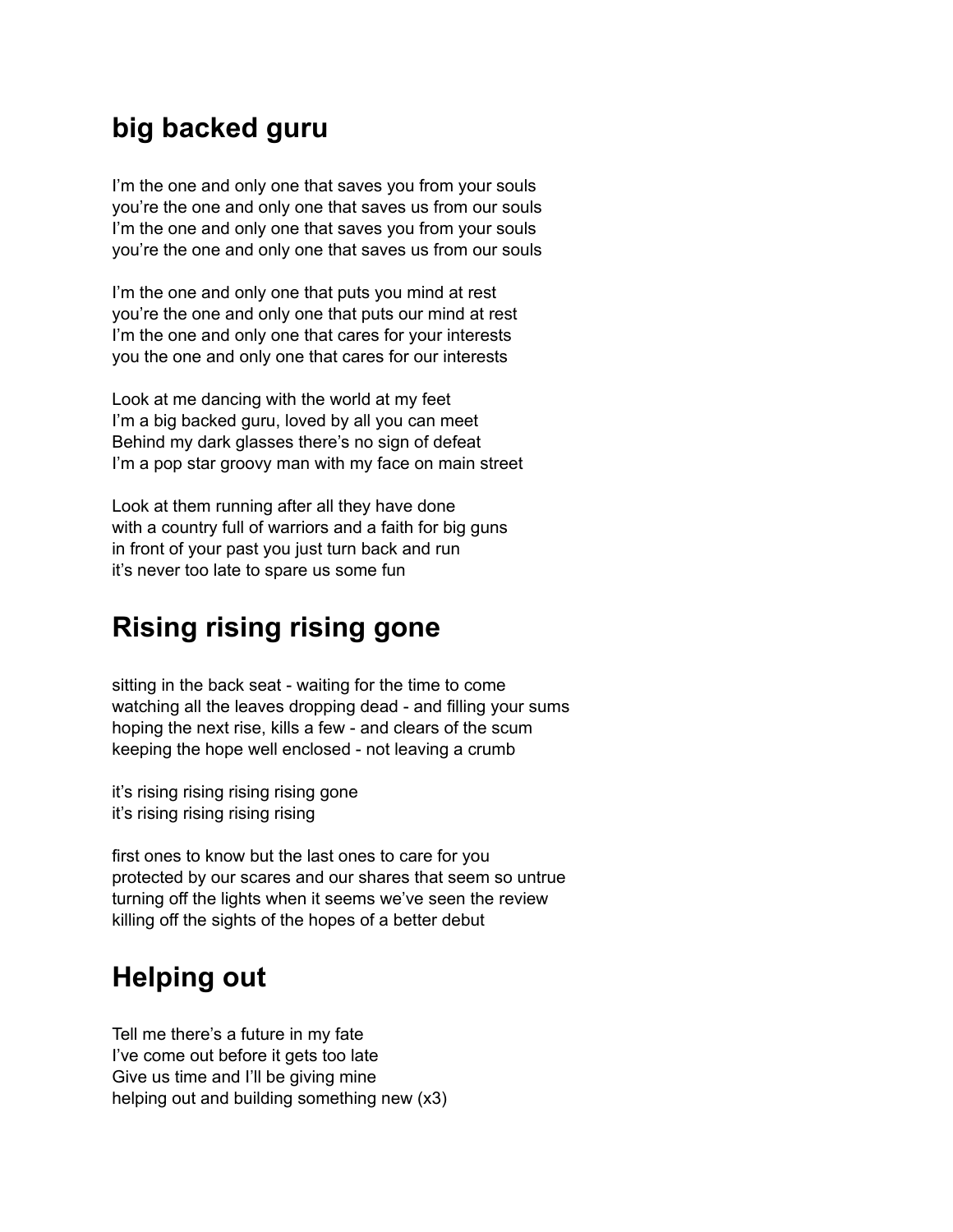I don't mind in searching all the time as long as lines are blurry in our minds we have the tools and knowledge at our feet bend down society we're aiming the front seat

give me the bricks and the logs you can spare give it good will and some good time to share

*Tell me there's a future in my fate I've come out before it gets too late Give us time and I'll be giving mine helping out and building something new (x3)*

*I don't mind in searching all the time as long as lines are blurry in our minds we have the tools and knowledge at our feet bend down society we're aiming the front seat*

#### **Sugar candy mountain**

I don't know if I can wait anymore Dreams of them shining for me and the lord

Let me feel the immensely intense state of love, peace and joy the only place where you feel the love, beyond the human sens

Let it off and let it in, it's not an evil thing we're mainly here to share the show, you know what I mean

Sugar candy mountain, flowing like a fountain melting us together they say, in a luxurious never

## **The big old man**

the big old man's been scorning the tokens of defeat his clerk is a know calamity he's frozen to his seat

he won't go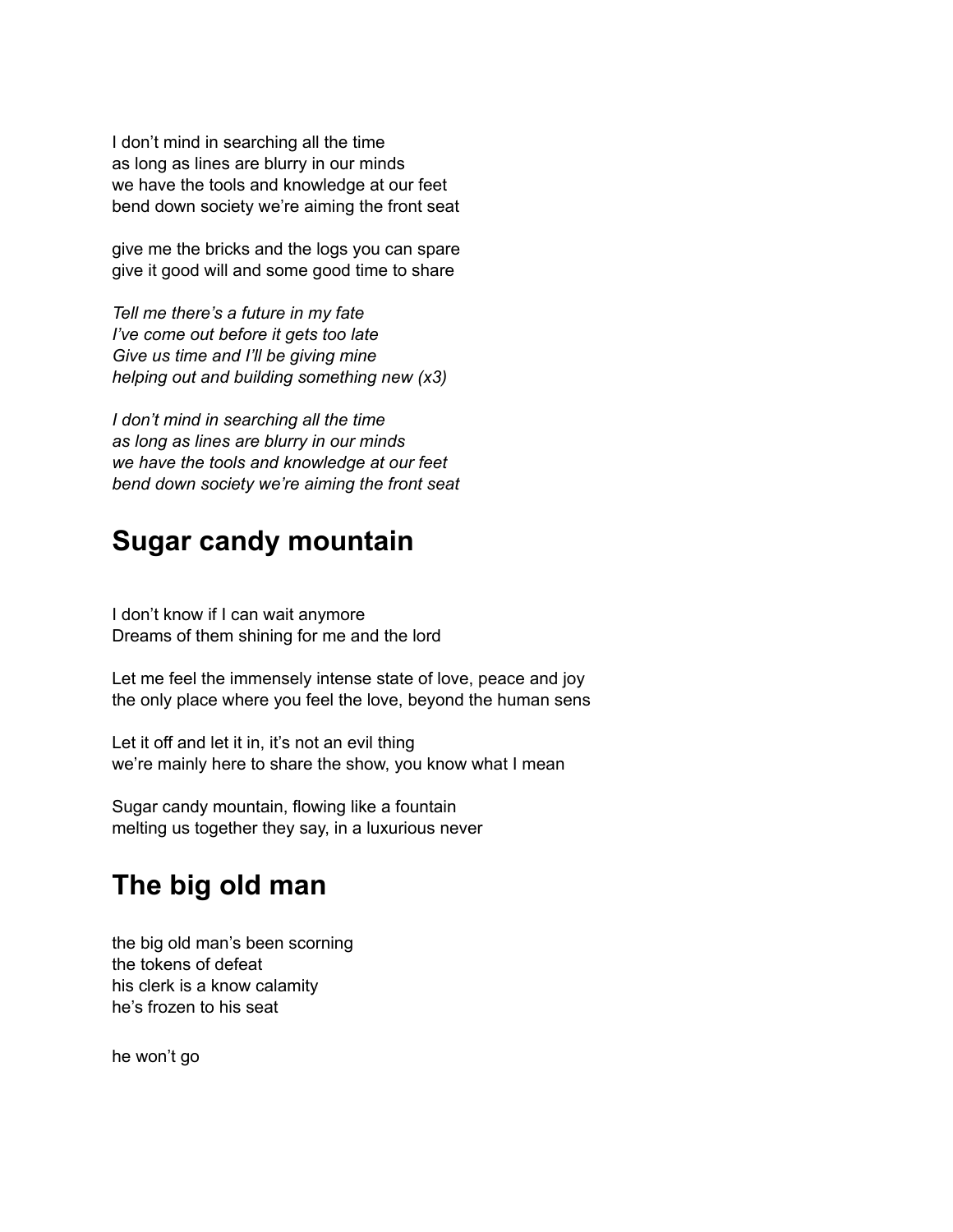no whistle could be loud enough to give those dogs their feat they've lived so blind for most of us they've lost and still they cheat

they must go

the kingdoms shit it stinking in every kind of state the voices may sound clear to us what i hear is full of hate

and we shall stay

no point in looking startled now we're going all the way your future here in over so you might as fell just prey

#### **The tone munchers**

Crying sounds alone with your inner knotted tone

dropping bits of onliness confusing coats and dogged up thrones

letting go to wildness is such a threat they need to have control

forget your soul

what's the point in all believing the same shit as you

Just beware, cause they are here of the tone munchers

Some have done it years before and they do it more and more it's the Tone munchers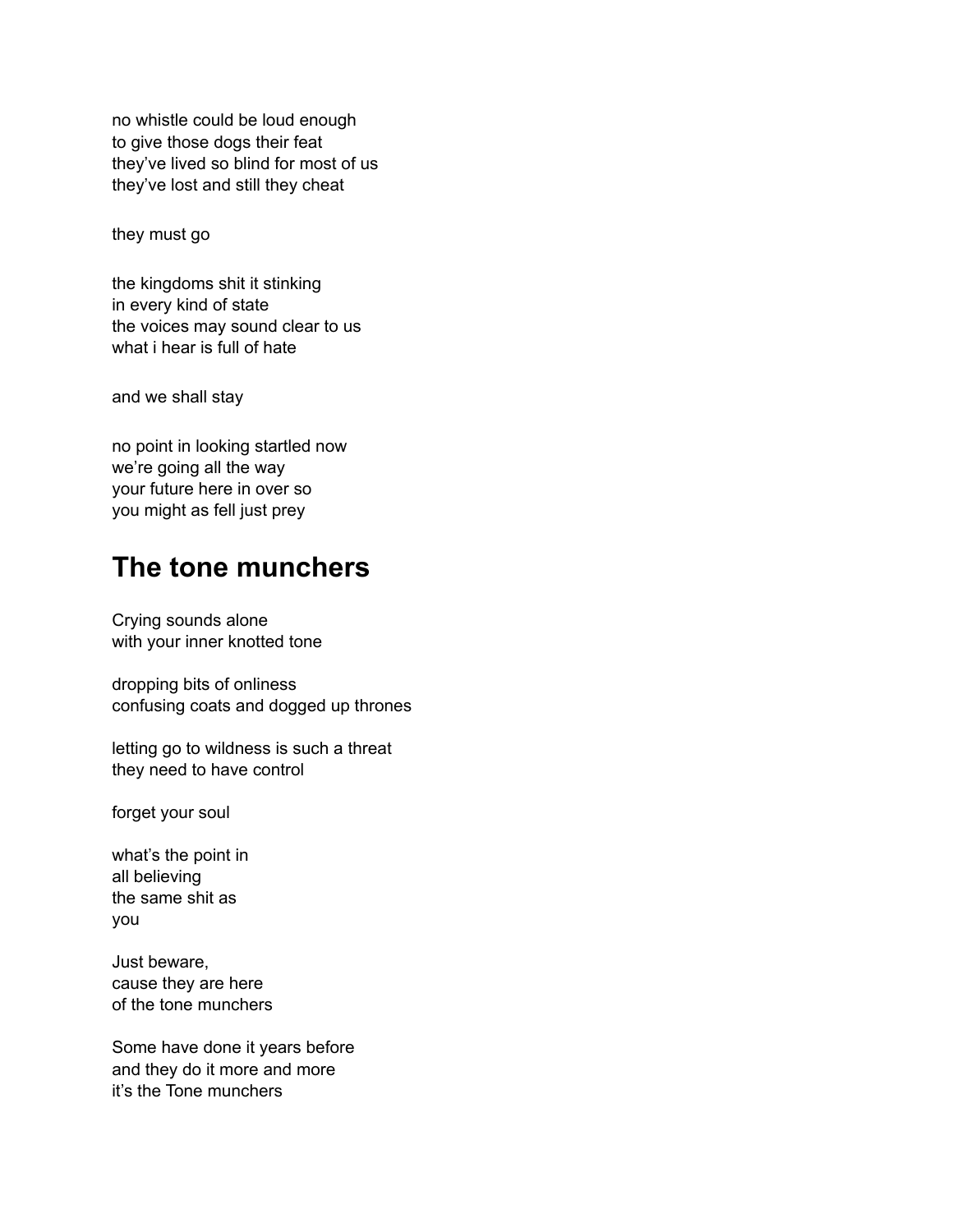they will clean you till you're dry with their hopes up far and high it's the Tone munchers

Don't let them clear it if it's murky a sudden shine will close the light they're the Tone munchers

#### **nut top gutter cops**

roaming around they jump at each little sound the nut top gutter cops are all over town digging things up and then writing them down those power driven censors kill all they can find

Following laws from a deep hidden time They cut down care, full stop. Leave reason behind Hidden in scenes where you can't see their crime The whole wide world is full of nut top gutter cops

nut top gutter cop picking on the loose hats nut top gutter cop working with the dirt rats nut top gutter cop picking on the loose hats nut top gutter cop working with the dirt rats

Killing our rights with a wave of a hand You can't stop Variety without a bang Closing up doors Leaving just the big band The big banned borders made by nut top gutter cops

Outlawing Our art for a deep polished style Those clueless Noble men Have something in mind Whatever it is it's meant to get into mine Orchestration thought by nut top gutter cops

nut top gutter cop picking on the loose hats nut top gutter cop working with the dirt rats

all it seems to take us away is our faith in what they are